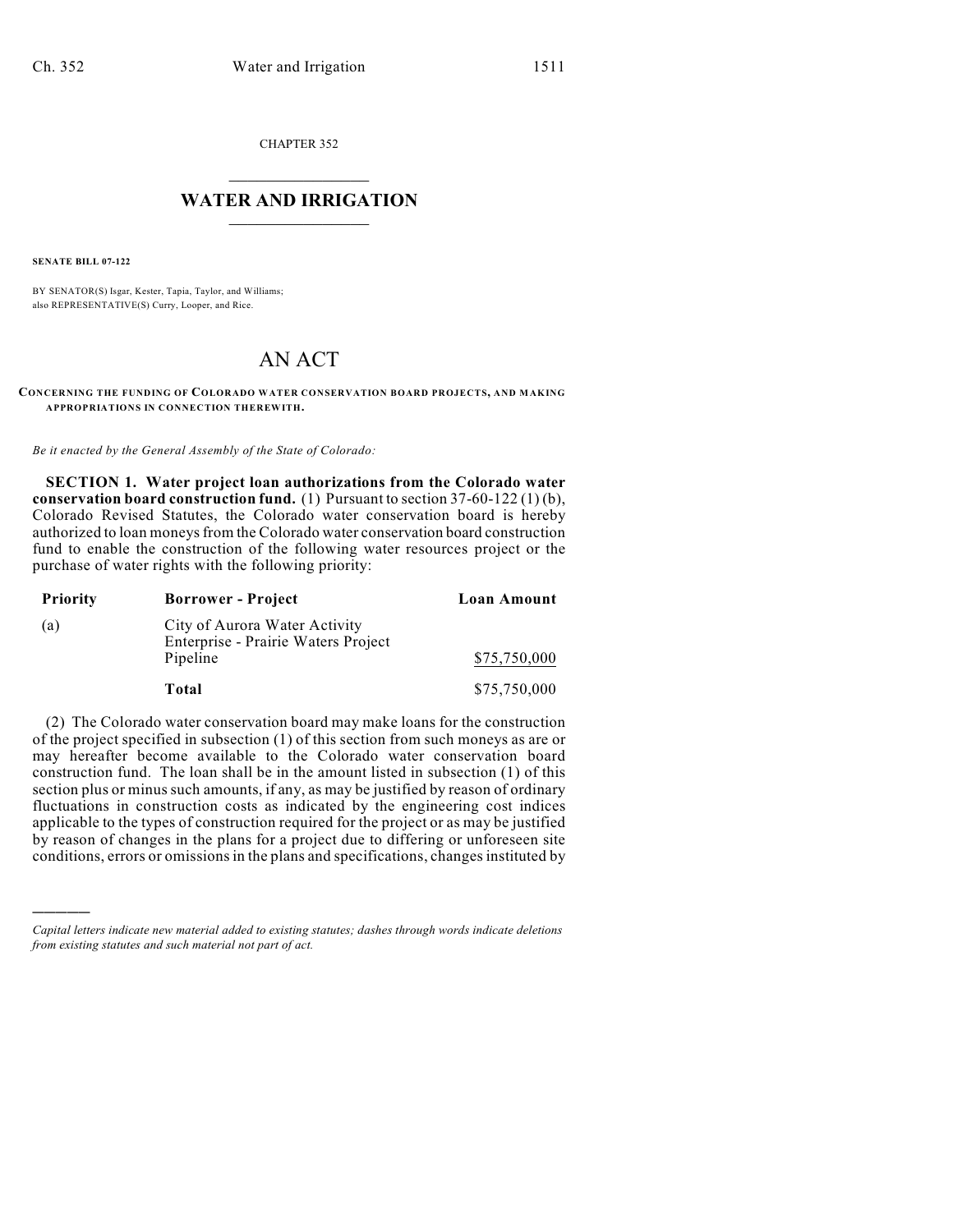regulatory agencies, or changes in material quantities beyond contract limits.

(3) Pursuant to section 37-60-120 (1), Colorado Revised Statutes, the Colorado water conservation board shall require such terms and conditions in such contracts as will ensure repayment of funds made available by it. The board shall not disburse any moneys for any loan authorized by subsection (1) of this section unless and until it is satisfied, in its sole discretion, that the recipient of any such loan will be able to make repayment pursuant to the terms and conditions established by the board and by subsection (1) of this section.

**SECTION 2. Water project loan authorizations from the severance tax trust fund perpetual base account.** (1) Pursuant to section 39-29-109 (1) (a) (I), Colorado Revised Statutes, the Colorado water conservation board is hereby authorized to loan moneys from the severance tax trust fund perpetual base account to enable the construction of the following water resources projects with the following priority:

| Priority | <b>Borrow</b> - Project                                                                                              | Loan Amount  |
|----------|----------------------------------------------------------------------------------------------------------------------|--------------|
| (a)      | Southeastern Colorado Water<br>Conservancy District Water Activity<br>Enterprise* Arkansas Valley Conduit<br>Project | \$60,600,000 |
| (b)      | Penrose Water District Water Activity<br>Enterprise Water Rights Purchase and<br>Raw Water Pipeline                  | \$8,844,570  |
|          | Total                                                                                                                | \$69,444,570 |

\* The moneys appropriated for this project shall remain available for the designated purposes until the project is completed; except that, if the project sponsor does not enter into a loan contract with the Colorado water conservation board within two years after the effective date of this section, then the moneys appropriated in this subsection (1) shall no longer be available for the designated purposes and shall become available for other lawful uses.

(2) The Colorado water conservation board may make loans for the construction of the projects specified in subsection (1) of this section from such moneys as are or may hereafter become available to the severance tax trust fund perpetual base account. Said loans shall be in the amounts listed in subsection (1) of this section plus or minus such amounts, if any, as may be justified by reason of ordinary fluctuations in construction costs as indicated by the engineering cost indices applicable to the types of construction required for each project or as may be justified by reason of changes in the plans for a project due to differing or unforeseen site conditions, errors or omissions in the plans and specifications, changes instituted by regulatory agencies, or changes in material quantities beyond contract limits.

(3) Pursuant to section 37-60-120 (1), Colorado Revised Statutes, the Colorado water conservation board shall require such terms and conditions in such contracts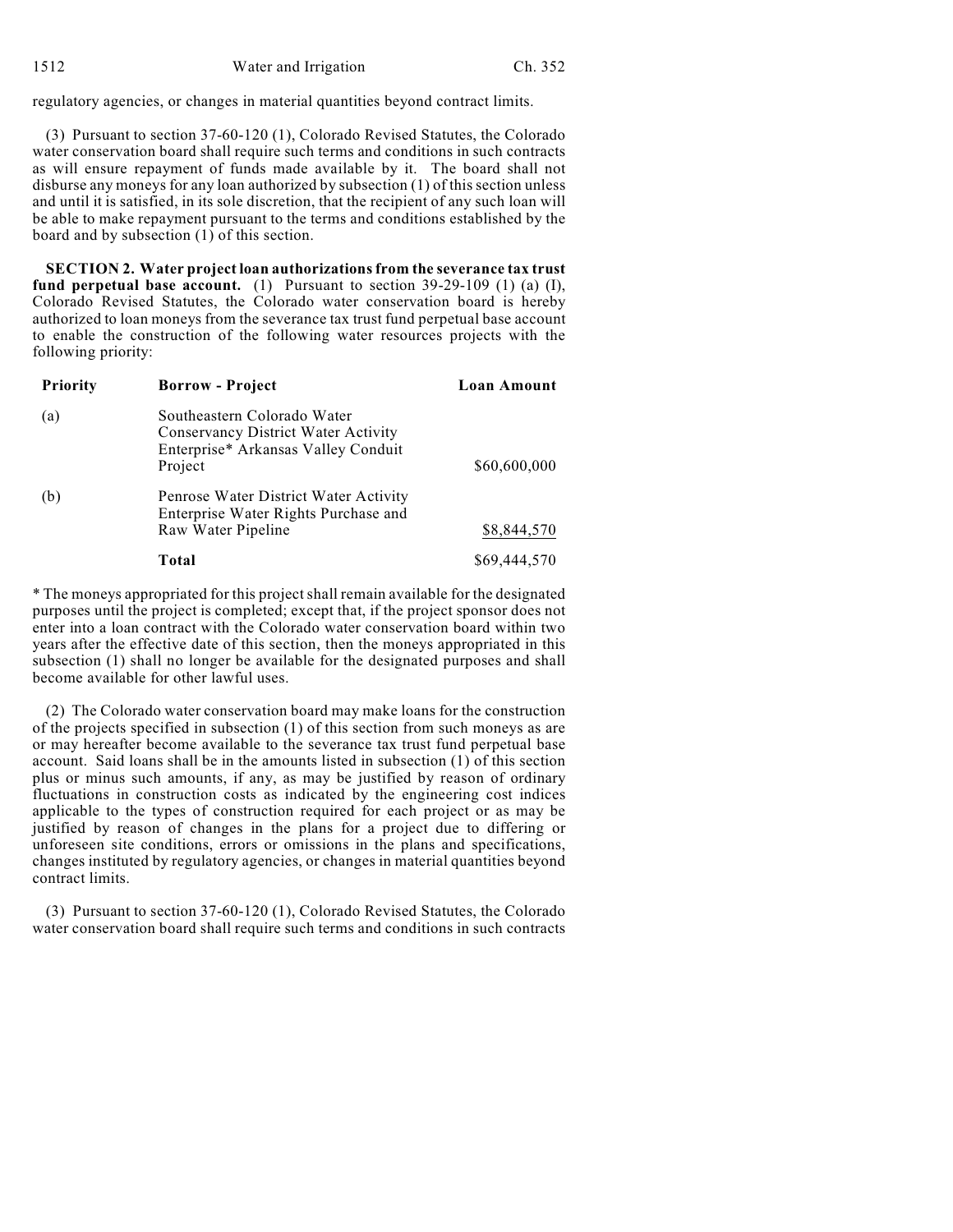as will ensure repayment of funds made available by it. The board shall not disburse any moneys for any loan authorized by subsection (1) of this section unless and until it is satisfied, in its sole discretion, that the recipient of any such loan will be able to make repayment pursuant to the terms and conditions established by the board and by subsection (1) of this section.

**SECTION 3. Decreases to prior water project loan authorizations from the Colorado water conservation board construction fund.**

| <b>Borrower</b> -<br><b>Project</b>                                 | <b>Prior</b><br><b>Authority</b> | Prior<br>Amount | <b>Decrease</b> | Amount<br>Remaining |
|---------------------------------------------------------------------|----------------------------------|-----------------|-----------------|---------------------|
| Ryan Gulch<br>Reservoir<br>Company - Ryan<br>Gulch Reservoir<br>Dam |                                  |                 |                 |                     |
| Rehabilitation                                                      | SB 99-173                        | \$317,500       | \$317,500       | \$0                 |
|                                                                     | Totals                           | \$317,500       | \$317,500       | \$0                 |

**SECTION 4.** Part 1 of article 60 of title 37, Colorado Revised Statutes, is amended BY THE ADDITION OF A NEW SECTION to read:

**37-60-124.4. Stream gauge fund - created.** THERE IS HEREBY CREATED IN THE STATE TREASURY THE STREAM GAUGE FUND, REFERRED TO IN THIS SECTION AS THE "GAUGE FUND". THE STATE TREASURER IS HEREBY AUTHORIZED AND DIRECTED TO TRANSFER TWO HUNDRED FIFTY THOUSAND DOLLARS FROM THE COLORADO WATER CONSERVATION BOARD CONSTRUCTION FUND TO THE GAUGE FUND. THE MONEYS IN THE GAUGE FUND ARE HEREBY CONTINUOUSLY APPROPRIATED TO THE BOARD FOR STREAM GAGING AND DATA COLLECTION EFFORTS RELATED TO INSTREAM FLOW MONITORING, COMPACT PROTECTION, DECISION SUPPORT SYSTEMS, AND FLOOD FORECASTING AND ANALYSIS. IN ADDITION TO ANY REMAINING BALANCE IN THE GAUGE FUND AT THE END OF ANY FISCAL YEAR, THE BOARD IS HEREBY AUTHORIZED, FROM THE WATER CONSERVATION BOARD CONSTRUCTION FUND, TO ANNUALLY PROVIDE UP TO TWO HUNDRED FIFTY THOUSAND DOLLARS IN ORDER TO RESTORE THE UNENCUMBERED BALANCE IN THE GAUGE FUND TO TWO HUNDRED FIFTY THOUSAND DOLLARS. ALL INTEREST DERIVED FROM THE INVESTMENT OF MONEYS IN THE GAUGE FUND SHALL BE CREDITED TO THE COLORADO WATER CONSERVATION BOARD CONSTRUCTION FUND. THE BOARD SHALL REVIEW THE PURPOSES OF THE GAUGE FUND ANNUALLY AND IS HEREBY AUTHORIZED TO CEASE PROVIDING MONEYS IN THE FOLLOWING YEAR IF, IN ITS DISCRETION, THE BOARD DETERMINES THAT THE PURPOSES FOR WHICH THE GAUGE FUND WAS ESTABLISHED HAVE CEASED. THE BOARD MAY SET TERMS AND CONDITIONS AS IT DEEMS APPROPRIATE CONCERNING THE ANNUAL EXPENDITURES OF MONEYS FROM THE GAUGE FUND.

**SECTION 5. Satellite monitoring system maintenance - appropriation.** (1) In addition to any other appropriation, there is hereby appropriated, out of any moneys in the Colorado water conservation board construction fund not otherwise appropriated, to the department of natural resources for allocation to the division of water resources, for the fiscal year beginning July 1, 2007, the sum of three hundred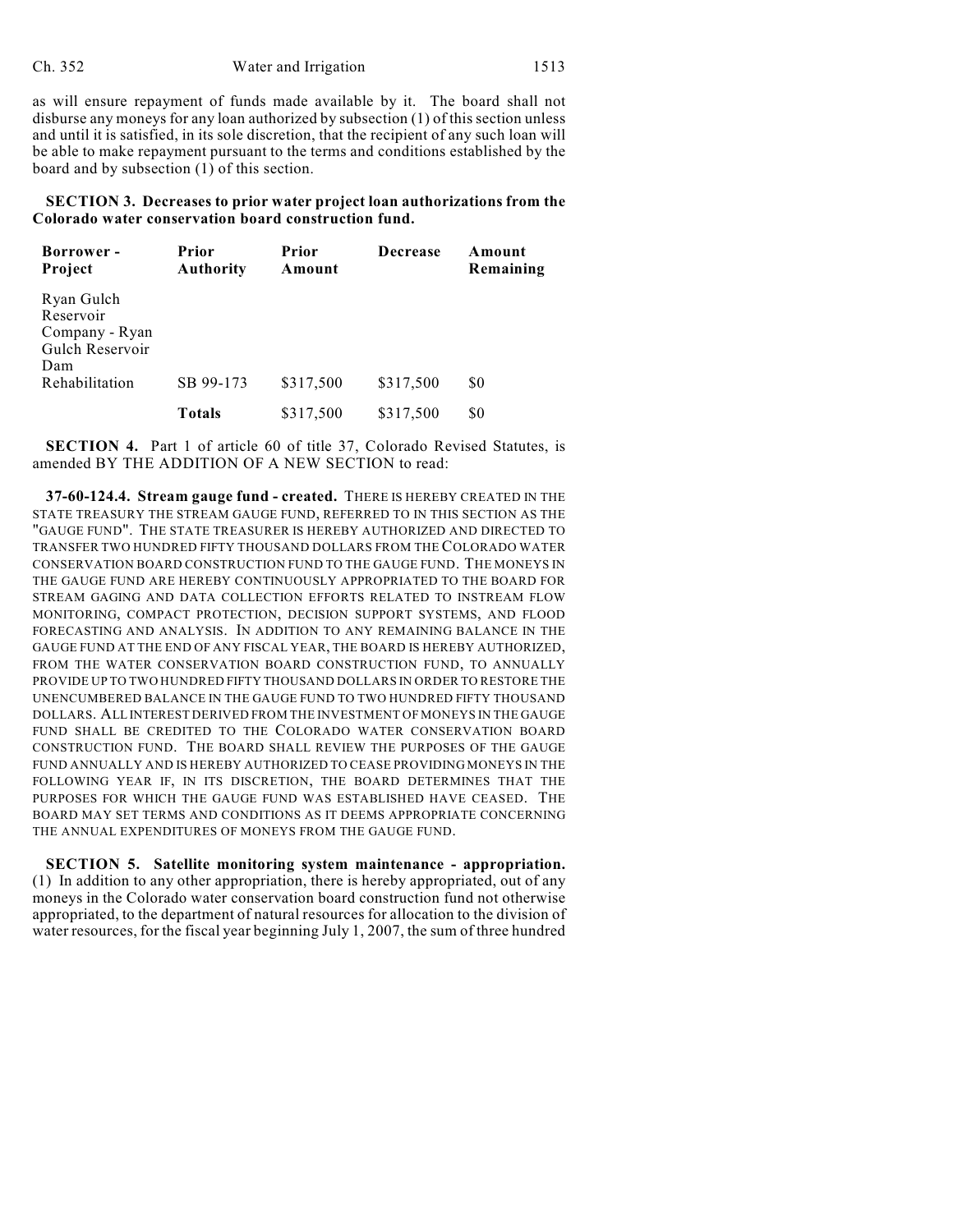fifty thousand dollars (\$350,000), or so much thereof as may be necessary, for renovation of existing gauging stations, replacement of outdated collection platforms, and upgrading of transmission components of the satellite monitoring system established and operated pursuant to section 37-80-102 (10), Colorado Revised Statutes.

(2) The moneys appropriated in subsection (1) of this section shall remain available for the designated purposes until they are fully expended.

**SECTION 6. Upper Arkansas river basin ground water bibliography appropriation.** (1) In addition to any other appropriation, there is hereby appropriated, out of any moneys in the Colorado water conservation board construction fund not otherwise appropriated, to the department of natural resources for allocation to the Colorado geological survey, for the fiscal year beginning July 1, 2007, the sum of forty thousand dollars (\$40,000), or so much thereof as may be necessary, to complete a digital and geo-referenced bibliography of publicly available studies and data related to the alluvial aquifer system of the upper Arkansas river and major tributaries, including the bedrock aquifers for the entire system. The scope of work for the study shall be developed by the Colorado geological survey in consultation with the Colorado water conservation board.

(2) The moneys appropriated in subsection (1) of this section shall remain available for the designated purposes until the project is completed.

**SECTION 7. Upper Arkansas river basin decision support system feasibility study - appropriation.** (1) In addition to any other appropriation, there is hereby appropriated, out of any moneys in the Colorado water conservation board construction fund not otherwise appropriated, to the department of natural resources, for allocation to the Colorado water conservation board, for the fiscal year beginning July 1, 2007, the sum of two hundred thousand dollars (\$200,000), or so much thereof as may be necessary, for the board to complete a feasibility study for a decision support system in the upper Arkansas river basin upstream of Pueblo reservoir. The study shall determine the feasibility of developing a decision support system for the upper Arkansas river basin, taking into account the basin-specific needs and water resource challenges and shall identify the scope, functions, and elements of the decision support system as well as the data needs, costs, and schedule to develop the decision support system.

(2) The moneys appropriated in subsection (1) of this section shall remain available for the designated purposes until the project is completed.

**SECTION 8. Colorado decision support system modeling and engineering support services - appropriation.** (1) In addition to any other appropriation, there is hereby appropriated, out of any moneys in the Colorado water conservation board construction fund not otherwise appropriated, to the department of natural resources, for allocation to the Colorado water conservation board, for the fiscal year beginning July 1, 2007, the sum of two hundred thousand dollars (\$200,000), or so much thereof as may be necessary, for engineering support services to assist staff in conducting technical modeling analysis for instream flow issues, statewide water supply initiative issues, interbasin compact issues, and other water resource planning support needs utilizing the Colorado decision support system.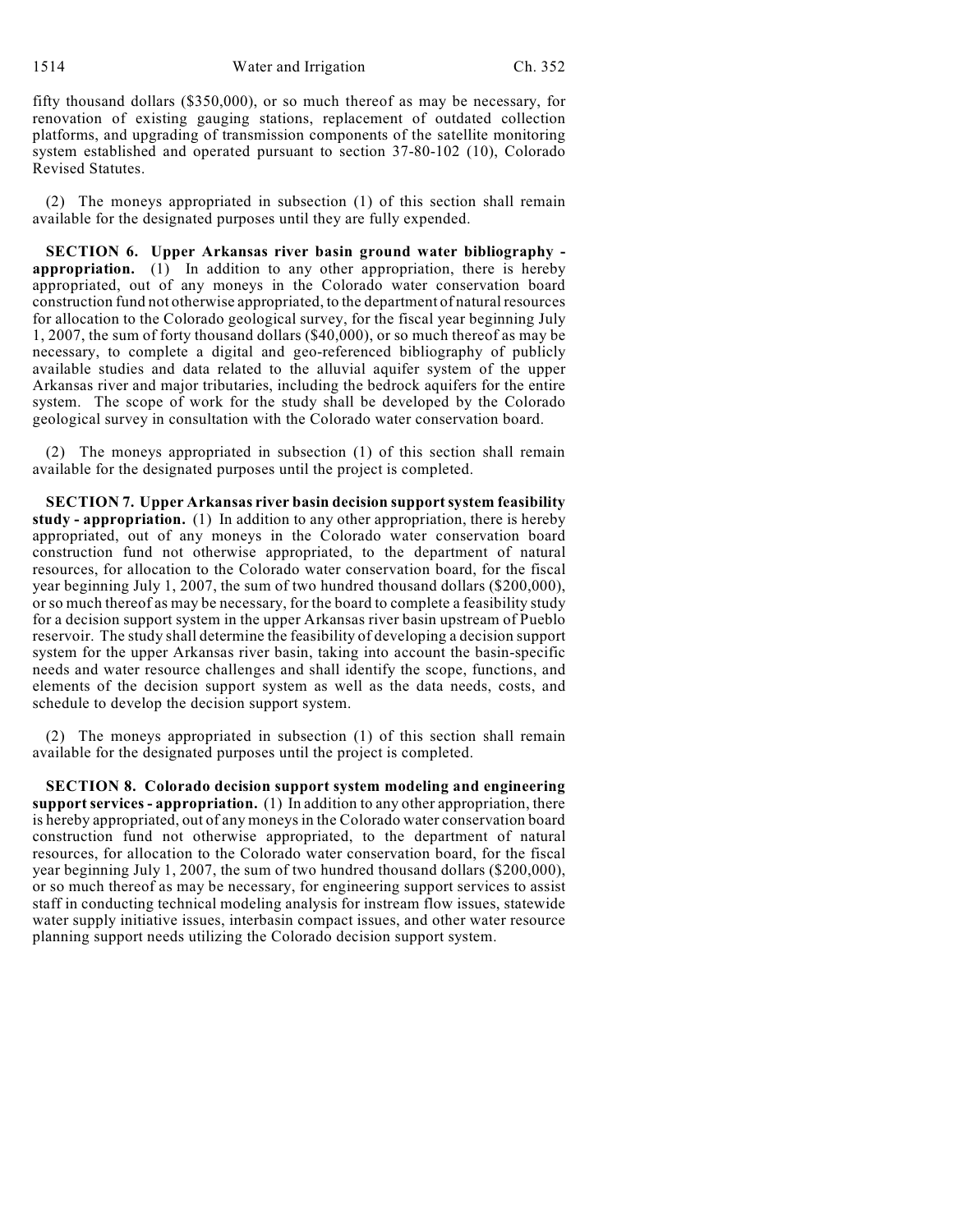(2) The moneys appropriated in subsection (1) of this section shall remain available for the designated purposes until the project is completed.

**SECTION 9. Snowmelt timing study - appropriation.** (1) In addition to any other appropriation, there is hereby appropriated, out of any moneys in the Colorado water conservation board construction fund not otherwise appropriated, to the department of natural resources, for allocation to the Colorado water conservation board, for the fiscal year beginning July 1, 2007, the sum of forty thousand dollars (\$40,000), or so much thereof as may be necessary, for the board to collaborate with the United States geological survey in an analysis of snowpack melt timing, stream flow runoff timing, and trends in monthly air temperature and precipitation in Colorado's high elevation areas in order to further understand their impacts on water resources and implications for water management in Colorado, including changes in water use, reservoir operations, timing and magnitude of snowmelt flooding, drought response, and availability of instream flows.

(2) The moneys appropriated in subsection (1) of this section shall remain available for the designated purposes until the project is completed.

**SECTION 10. Continuation of the Colorado floodplain map modernization - appropriation.** (1) In addition to any other appropriation, there is hereby appropriated, out of any moneys in the Colorado water conservation board construction fund not otherwise appropriated, to the department of natural resources, for allocation to the Colorado water conservation board, for the fiscal year beginning July 1, 2007, the sum of five hundred thousand dollars (\$500,000), or so much thereof as may be necessary in order to restore the unencumbered balance in the previously appropriated map modernization account to five hundred thousand dollars (\$500,000), for the board to continue to assist with the preparation of revised and improved floodplain studies and maps for communities throughout Colorado and participate in federally sponsored floodplain map modernization activities.

(2) The amounts appropriated in this section are in addition to amounts appropriated previously for the Colorado floodplain map modernization program. The moneys appropriated in subsection (1) of this section shall remain available for the designated purposes until the project is completed.

**SECTION 11. Colorado flood decision support system - appropriation.** (1) In addition to any other appropriation, there is hereby appropriated, out of any moneys in the Colorado water conservation board construction fund not otherwise appropriated, to the department of natural resources, for allocation to the Colorado water conservation board, for the fiscal year beginning July 1, 2007, the sum of two hundred fifty thousand dollars (\$250,000), or so much thereof as may be necessary, for the board to develop phase 1 of a statewide flood decision support system in order to provide a clearinghouse of flood hazard information, timely and well-organized flood outlook data products, weather modification information, stream restoration facts, levee and dam inventories, and other flood-related statistics to be used by a variety of engineers, floodplain managers, and emergency response agencies through an organized website providing links between data sources, users, and state flood protection staff.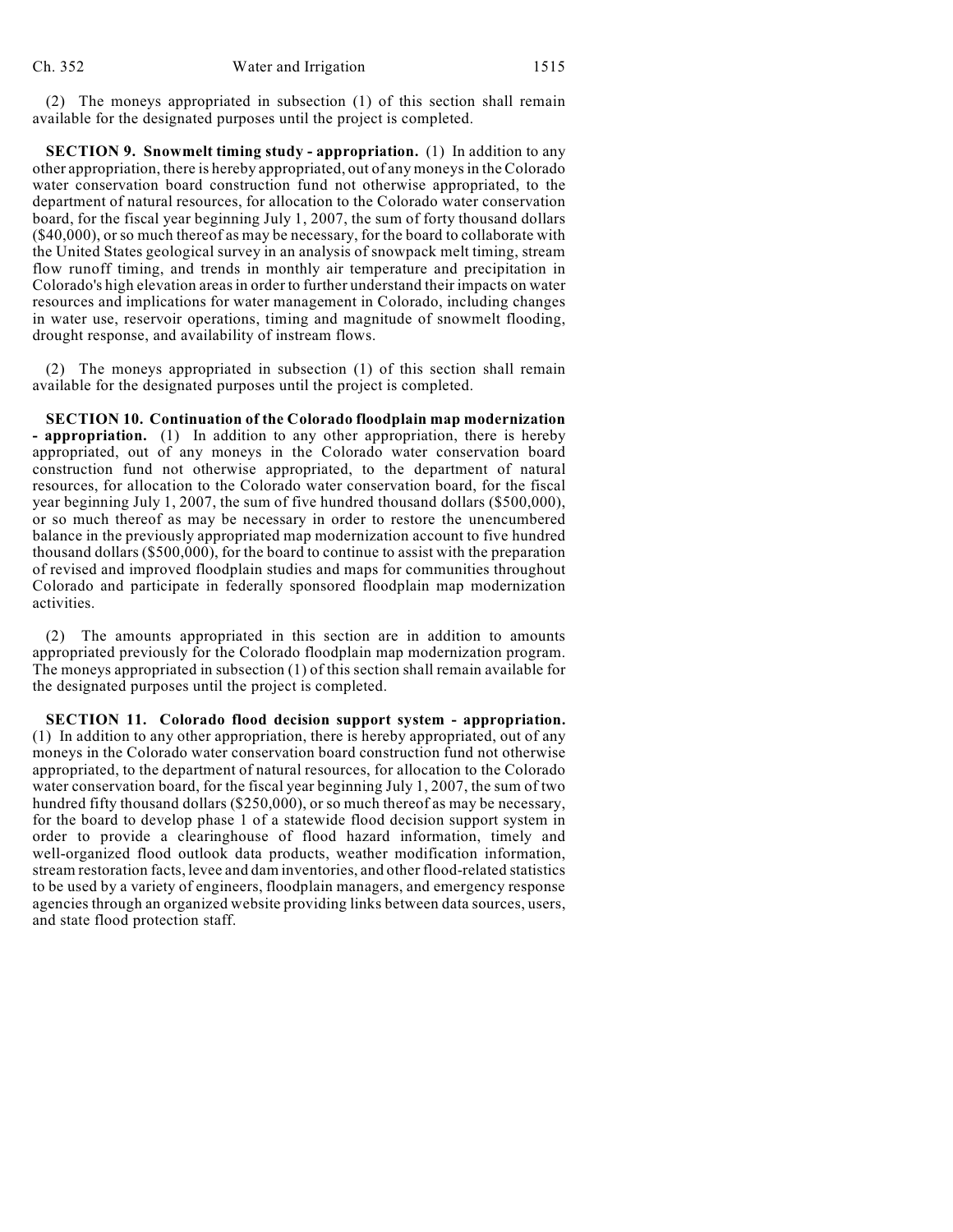(2) The moneys appropriated in subsection (1) of this section shall remain available for the designated purposes until the project is completed.

**SECTION 12. Continuation of the Chatfield reservoir reallocation study appropriation.** (1) In addition to any other appropriation, there is hereby appropriated, out of any moneys in the Colorado water conservation board construction fund not otherwise appropriated, to the department of natural resources, for allocation to the Colorado water conservation board, for the fiscal year beginning July 1, 2007, the sum of six hundred thousand dollars (\$600,000), or so much thereof as may be necessary, for the board to continue development of the Chatfield reservoir reallocation study.

(2) The amounts appropriated in this section are in addition to amounts appropriated previously for the Chatfield reservoir reallocation study. The moneys appropriated in subsection (1) of this section shall remain available for the designated purposes until the project is completed.

**SECTION 13. Continuation of the weather modification program appropriation.** (1) In addition to any other appropriation, there is hereby appropriated, out of any moneys in the Colorado water conservation board construction fund not otherwise appropriated, to the department of natural resources, for allocation to the Colorado water conservation board, for the fiscal year beginning July 1, 2007, the sum of one hundred fifty thousand dollars (\$150,000), or so much thereof as may be necessary, for the board to continue to assist water conservation districts, water conservancy districts, and other water providers with the development of cloud seeding programs that provide benefits to recreation, streams, and reservoirs through snowpack enhancement.

(2) The amounts appropriated in this section are in addition to amounts appropriated previously for the weather modification program. The moneys appropriated in subsection (1) of this section shall remain available for the designated purposes until the project is completed.

**SECTION 14. Drought mitigation planning technical assistance program appropriation.** (1) In addition to any other appropriation, there is hereby appropriated, out of any moneys in the Colorado water conservation board construction fund not otherwise appropriated, to the department of natural resources, for allocation to the Colorado water conservation board, for the fiscal year beginning July 1, 2007, the sum of one hundred fifty thousand dollars (\$150,000), or so much thereof as may be necessary, for the board to implement tasks and achieve goals identified in its office of water conservation and drought planning drought and water supply assessment study, including the statutory mission of promoting drought mitigation planning by providing technical assistance to Colorado's water providers as they develop drought mitigation plans.

(2) The moneys appropriated in subsection (1) of this section shall remain available for the designated purposes until the project is completed.

**SECTION 15. Colorado water needs and alternatives analysis appropriation.** (1) In addition to any other appropriation, there is hereby appropriated, out of any moneys in the Colorado water conservation board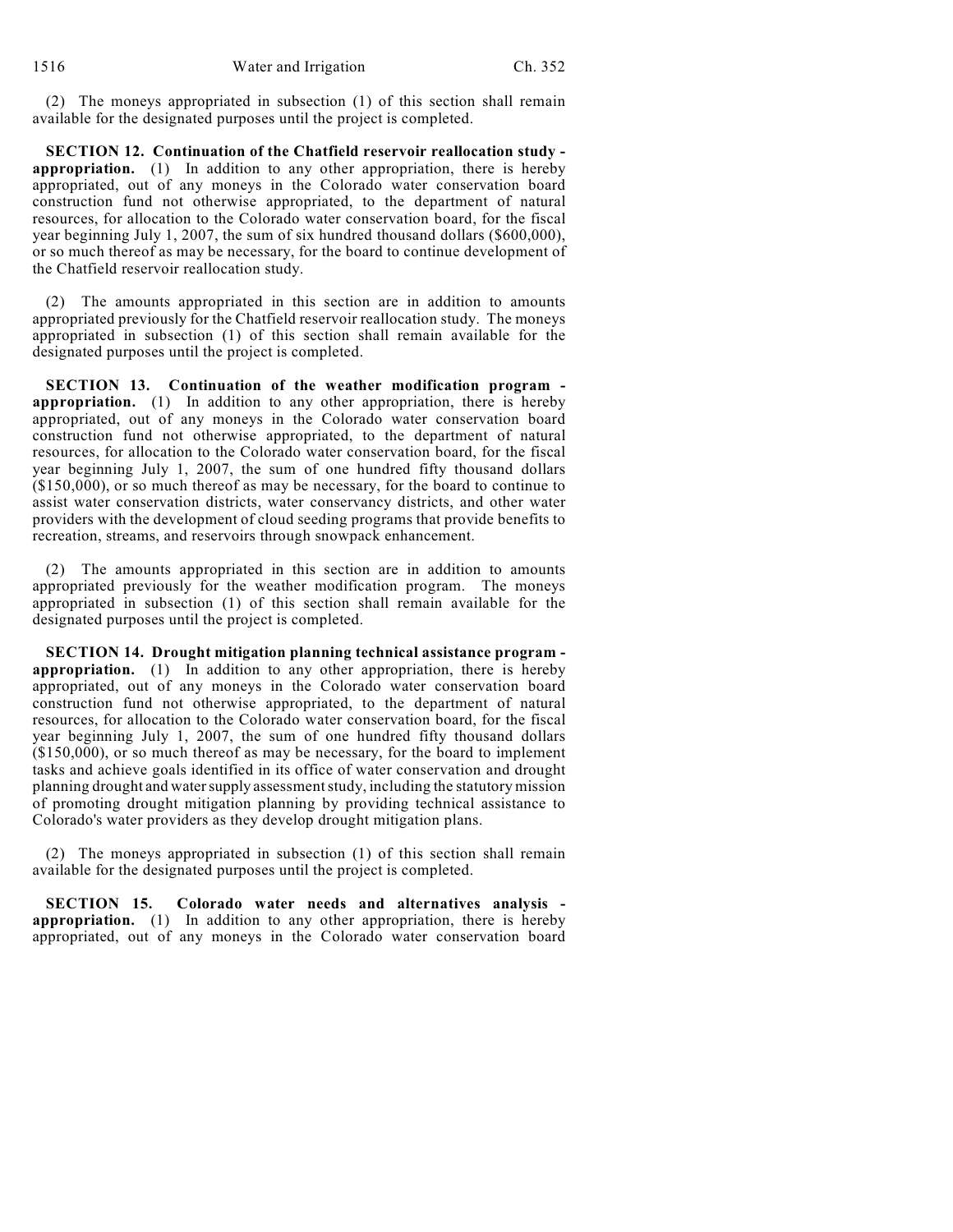construction fund not otherwise appropriated, to the department of natural resources, for allocation to the Colorado water conservation board, for the fiscal year beginning July 1, 2007, the sum of five hundred thousand dollars (\$500,000), or so much thereof as may be necessary, for the board to evaluate water availability in the Colorado river basin and its tributaries. The board shall work in full consultation with, and with the active involvement of, the basin roundtables. The study shall consider current and potential future in-basin consumptive and nonconsumptive needs. The board, in consultation with the basin roundtables, shall recommend whether additional study or phases of study should be undertaken.

(2) The moneys appropriated in subsection (1) of this section shall remain available for the designated purposes until the project is completed.

**SECTION 16. CCC ditch diversion rehabilitation on the San Miguel river - appropriation.** (1) In addition to any other appropriation, there is hereby appropriated, out of any moneys in the Colorado water conservation board construction fund not otherwise appropriated, to the department of natural resources, for allocation to the Colorado water conservation board, for the fiscal year beginning July 1, 2007, the sum of sixty-five thousand dollars (\$65,000), or so much thereof as may be necessary, for the board to participate with the Colorado water trust in a demonstration project on the San Miguel river to modify the diversion structure of the CCC ditch to eliminate the barrier the structure currently causes to fish migration and recreational boats while still providing a full supply of irrigation water to the CCC ditch. The scope of work for the project shall be developed by the Colorado water trust cooperatively with the CCC ditch company and the San Miguel watershed coalition, in consultation with the Colorado water conservation board.

(2) The moneys appropriated in subsection (1) of this section shall remain available for the designated purposes until the project is completed.

**SECTION 17. Water conservation public awareness research study appropriation.** (1) In addition to any other appropriation, there is hereby appropriated, out of any moneys in the Colorado water conservation board construction fund not otherwise appropriated, to the department of natural resources, for allocation to the Colorado water conservation board, for the fiscal year beginning July 1, 2007, the sum of one hundred fifty thousand dollars  $(150,000)$ , or so much thereof as may be necessary, for the board to conduct a study to identify critical attitudes, perceptions, and behaviors among Coloradans regarding water and water use efficiency, including opinions about water availability, the importance of water conservation, water project funding, sources of drinking water, and how the environment is impacted by water. The study results shall provide the basis for developing a future statewide water conservation public awareness campaign.

(2) The moneys appropriated in subsection (1) of this section shall remain available for the designated purposes until the project is completed.

**SECTION 18. South Platte river and Arkansas river basins alternative agriculture water transfer sustainability grant program - appropriation.** (1) In addition to any other appropriation, there is hereby appropriated, out of any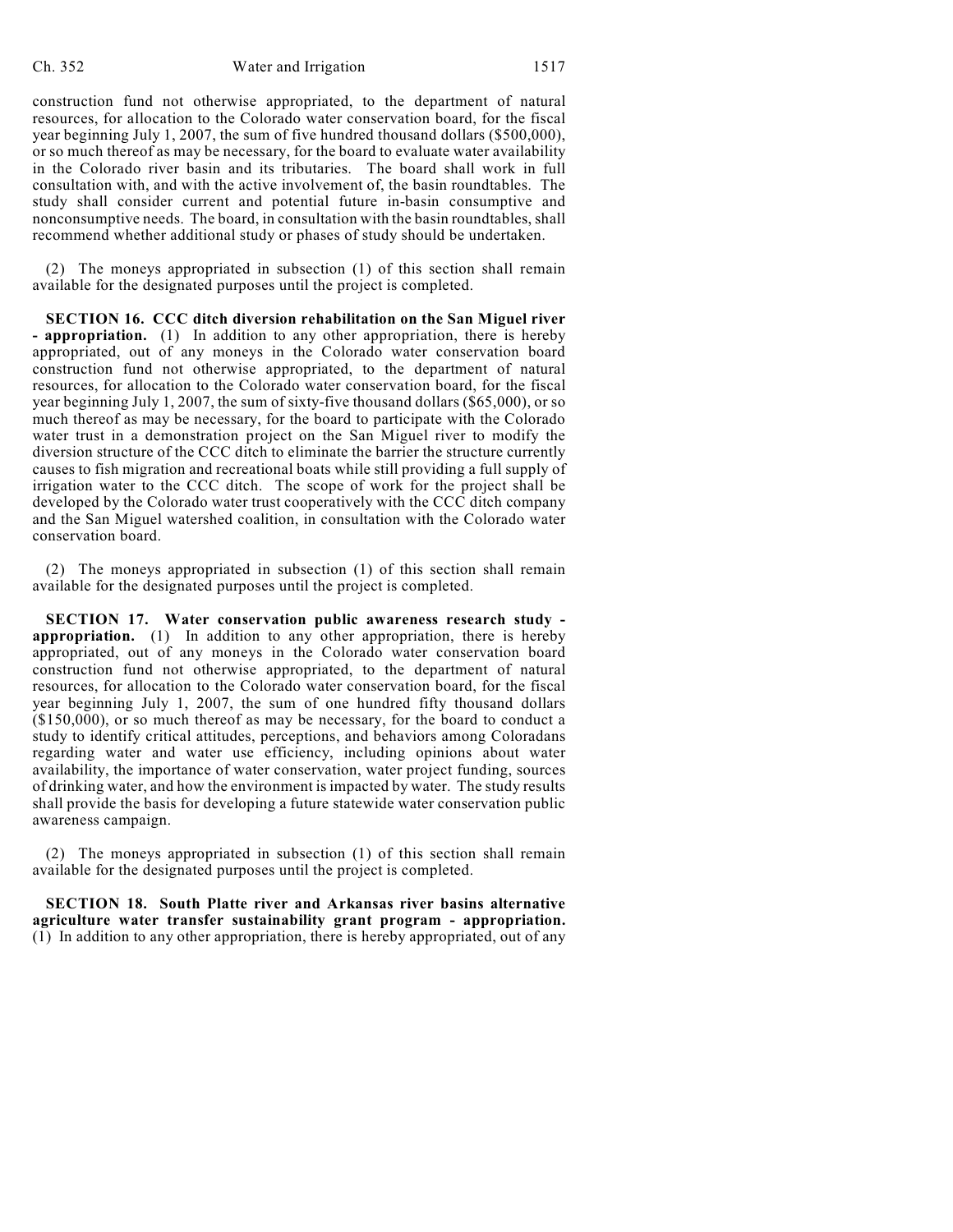1518 Water and Irrigation Ch. 352

moneys in the Colorado water conservation board construction fund not otherwise appropriated, to the department of natural resources, for allocation to the Colorado water conservation board, for the fiscal year beginning July 1, 2007, the sum of one million five hundred thousand dollars (\$1,500,000), or so much thereof as may be necessary, for the board to develop and implement a competitive grant program to advance various agricultural transfer methods as alternatives to permanent agricultural dry-up in the South Platte and Arkansas river basins, including but not limited to, interruptible water supply agreements, long-term agricultural land fallowing, water banks, reduced consumptive use through efficiency or cropping while maintaining historic return flows, and purchase by end users with leaseback under defined conditions. The board, in consultation with the basin water users, shall develop the detailed grant program design.

(2) The moneys appropriated in subsection (1) of this section shall remain available for the designated purposes until the project is completed.

**SECTION 19. Rocky Mountain fen demonstration project - appropriation.** (1) In addition to any other appropriation, there is hereby appropriated, out of any moneys in the Colorado water conservation board construction fund not otherwise appropriated, to the department of natural resources, for allocation to the Colorado water conservation board, for the fiscal year beginning July 1, 2007, the sum of up to one hundred thousand dollars (\$100,000) not to exceed ten percent of the total project cost, or so much thereof as may be necessary, for the board to participate with the Colorado mountain college - timberline campus, in a demonstration project designed to explore the extent to which the harvest and transplantation of slow-forming organic peat soils, from an area of potential impact to specifically prepared receiver sites, can serve as mitigation of impacts to fens. The project scope of work shall be as developed by Colorado mountain college in cooperation with the city of Aurora and the Pueblo board of water works.

(2) The moneys appropriated in subsection (1) of this section shall remain available for the designated purposes until the project is completed.

**SECTION 20. Community-based approaches to forest restoration appropriation.** (1) In addition to any other appropriation, there is hereby appropriated, out of any moneys in the perpetual base account of the severance tax trust fund not otherwise appropriated, to the department of natural resources, for allocation to the division of forestry, for the fiscal year beginning July 1, 2007, the sum of one million dollars (\$1,000,000), or so much thereof as may be necessary, for purposes authorized by House Bill 07-1130, enacted at the first regular session of the sixty-sixth general assembly; except that those purposes shall be limited to protecting water supplies.

(2) The moneys appropriated in subsection (1) of this section shall remain available for the designated purposes until the purposes have been achieved.

**SECTION 21.** 36-20-113 (1), Colorado Revised Statutes, is amended to read:

**36-20-113. Permit fee.** (1) The fee for each permit or the renewal thereof under section 36-20-114 shall be at least one hundred dollars. If the operation is a commercial project, the director shall set a fee that is sufficient to pay the direct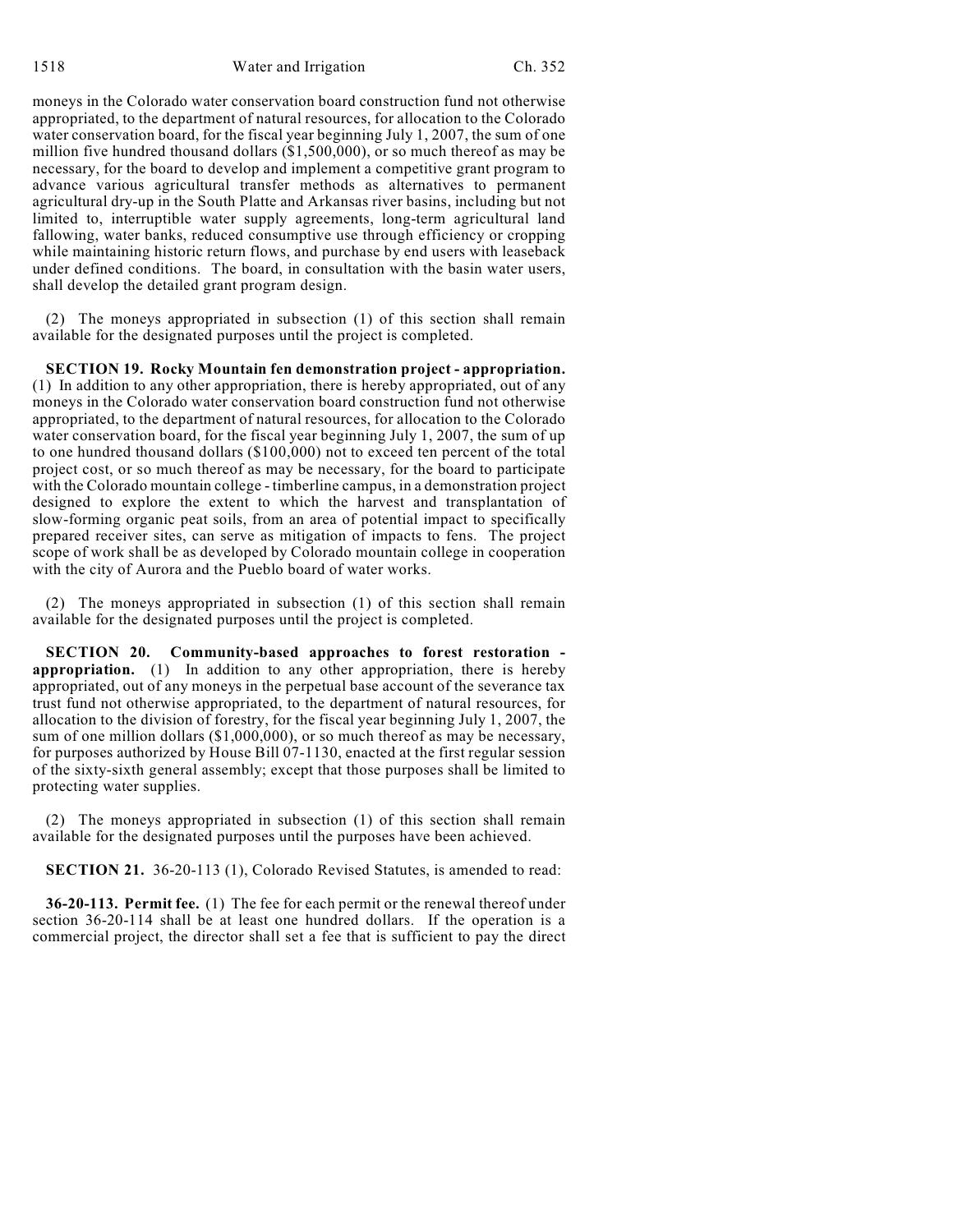## Ch. 352 Water and Irrigation 1519

costs of review of the permit application, public hearings regarding the application, and monitoring of permit operations under this article. Said fees are intended to provide at least a portion of the moneys necessary to administer this article. Said fees shall be deposited into the Colorado water conservation board construction fund created in section 37-60-121, C.R.S. SAID FEES ARE HEREBY CONTINUOUSLY APPROPRIATED TO THE DEPARTMENT OF NATURAL RESOURCES, FOR ALLOCATION TO THE COLORADO WATER CONSERVATION BOARD FOR PURPOSES ESTABLISHED BY THIS **SECTION** 

**SECTION 22.** 37-60-122 (1) (b), Colorado Revised Statutes, is amended to read:

**37-60-122. General assembly approval.** (1) Moneys in the Colorado water conservation board construction fund shall be expended in the following manner and under the following circumstances:

(b) The general assembly may authorize such projects as it deems to be to the advantage of the people of the state of Colorado and shall direct the board to proceed with said projects in the priorities established by the general assembly under terms approved by the general assembly. The board is authorized to make loans without general assembly approval in amounts not to exceed five TEN million dollars. The unappropriated balance of moneys in the Colorado water conservation board construction fund and the state severance tax trust fund perpetual base account shall be available and continuously appropriated for this purpose. The board shall submit a written determination of the basis for such project loans to the general assembly by January 15 of the year following the year in which the loan was made.

**SECTION 23.** 37-60-123.5 (1), Colorado Revised Statutes, is amended to read:

**37-60-123.5. Agricultural emergency drought response.** (1) If, pursuant to federal or state law, any portion of Colorado has received emergency drought designation or a disaster emergency has been proclaimed due to drought, notwithstanding the provisions of section 39-29-109 (1) (a), C.R.S., in addition to any other moneys appropriated from the perpetual base account of the severance tax trust fund, created by section 39-29-109, C.R.S., up to one million dollars in the perpetual base account of the severance tax trust fund are continuously appropriated ANNUALLY to the director of the Colorado water conservation board and the state engineer annually per FOR ANY such designation or proclamation to make loans and grants to agricultural organizations for emergency drought-related water augmentation purposes.

**SECTION 24.** 37-60-123.2, Colorado Revised Statutes, is amended to read:

**37-60-123.2. Flood response fund - created.** There is hereby created in the state treasury the flood response fund, referred to in this section as the "response fund". The state treasurer is hereby authorized and directed to transfer one hundred fifty THREE HUNDRED thousand dollars from the Colorado water conservation board construction fund to the response fund. The Colorado water conservation board is authorized to provide funding for flood preparedness and for response and recovery activities following flood events and disasters. The moneys in the response fund are hereby continuously appropriated to the board for flood response purposes,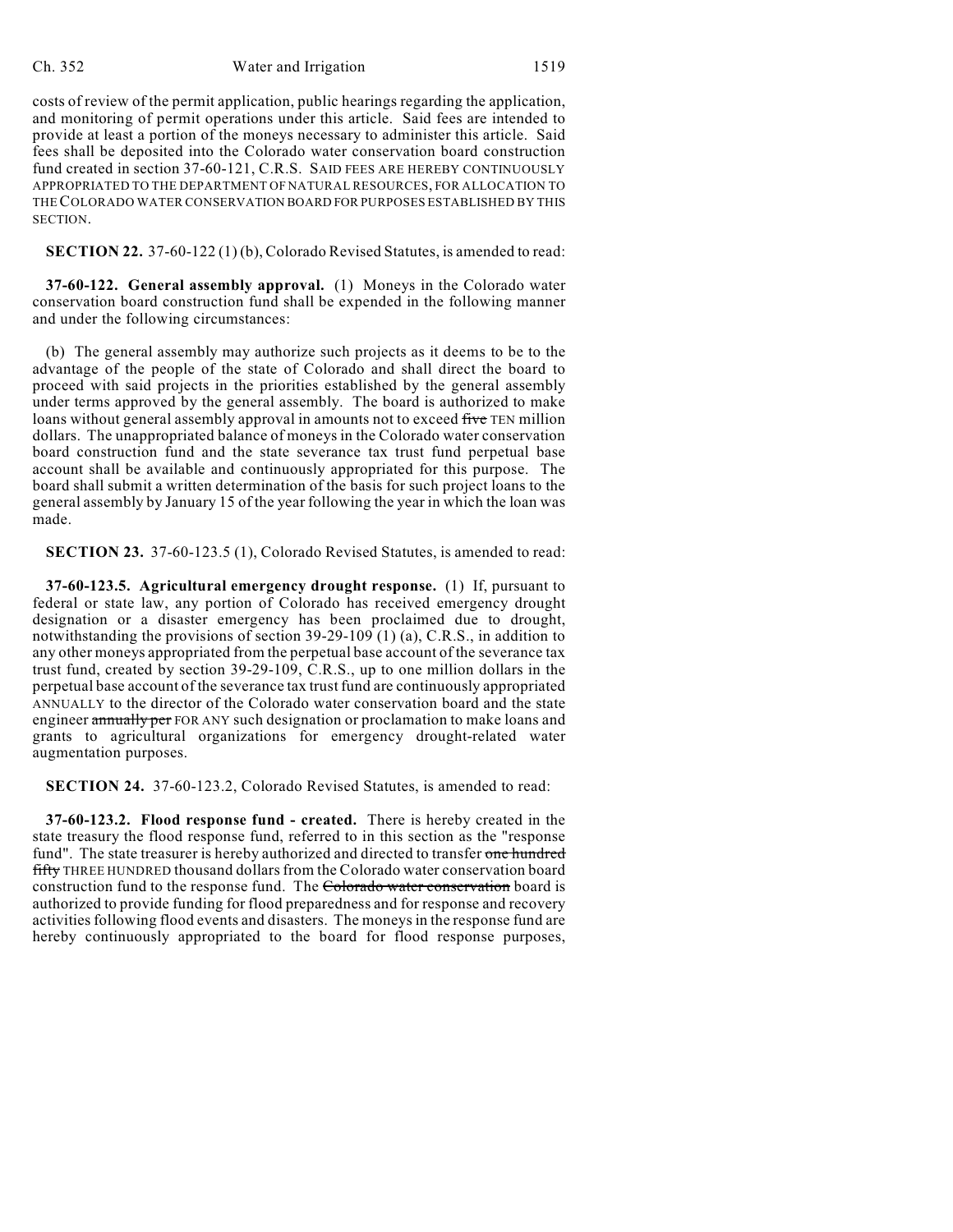1520 Water and Irrigation Ch. 352

including, but not limited to, the immediate availability of funds for aerial photography of flooded areas, flood documentation and identification of specific hazards, evaluations and revisions of floodplain designations, flood forecasting and preparation, and development of disaster and recovery mitigation plans. All interest derived from the investment of moneys in the response fund shall be credited to the Colorado water conservation board construction fund. Any balance remaining in the response fund at the end of any fiscal year shall remain in the fund.

**SECTION 25. Restoration of flood response fund balance.** The state treasurer shall transfer a total of three hundred thousand dollars (\$300,000), or so much thereof as may be necessary, from the unreserved cash in the Colorado water conservation board construction fund to the flood response fund created in section 37-60-123.2, Colorado Revised Statutes, in order to restore the unencumbered balance in the flood response fund to three hundred thousand dollars (\$300,000).

**SECTION 26.** Section 1 of chapter 224, Session Laws of Colorado 2005, is amended to read:

Section 1. **Water project loan authorizations from the severance tax trust fund perpetual base account.** (1) Pursuant to section 39-29-109 (1) (a) (I), Colorado Revised Statutes, the Colorado water conservation board is hereby authorized to loan moneys from the severance tax trust fund perpetual base account to enable the construction of the following water resources projects with the following priority:

| <b>Priority</b> | <b>Borrower - Project</b>                                                                                                                                                                                   | <b>Loan Amount</b> |
|-----------------|-------------------------------------------------------------------------------------------------------------------------------------------------------------------------------------------------------------|--------------------|
| (a)             | Central Colorado Water Conservancy<br>District Well Augmentation Sub-district -<br>Water Rights Purchase and Construction<br>of Lined Gravel Pit Water Storage* AND<br><b>GROUNDWATER RECHARGE PROJECTS</b> | \$20,200,000       |
|                 | Total                                                                                                                                                                                                       | \$20,200,000       |

\* This loan is to refinance projects wholly or partially completed

(2) The Colorado water conservation board may make loans for the construction of the **project** PROJECTS specified in subsection  $(1)$  of this section from such moneys as are or may hereafter become available to the severance tax trust fund perpetual base account. The loan SAID LOANS shall be in the amount AMOUNTS listed in subsection (1) of this section plus or minus such amounts, if any, as may be justified by reason of ordinary fluctuations in construction costs as indicated by the engineering cost indices applicable to the types of construction required for the EACH project or as may be justified by reason of changes in the plans for a project due to differing or unforeseen site conditions, errors or omissions in the plans and specifications, changes instituted by regulatory agencies, or changes in material quantities beyond contract limits.

(3) Pursuant to section 37-60-120 (1), Colorado Revised Statutes, the board shall require such terms and conditions in the SUCH contracts as will ensure repayment